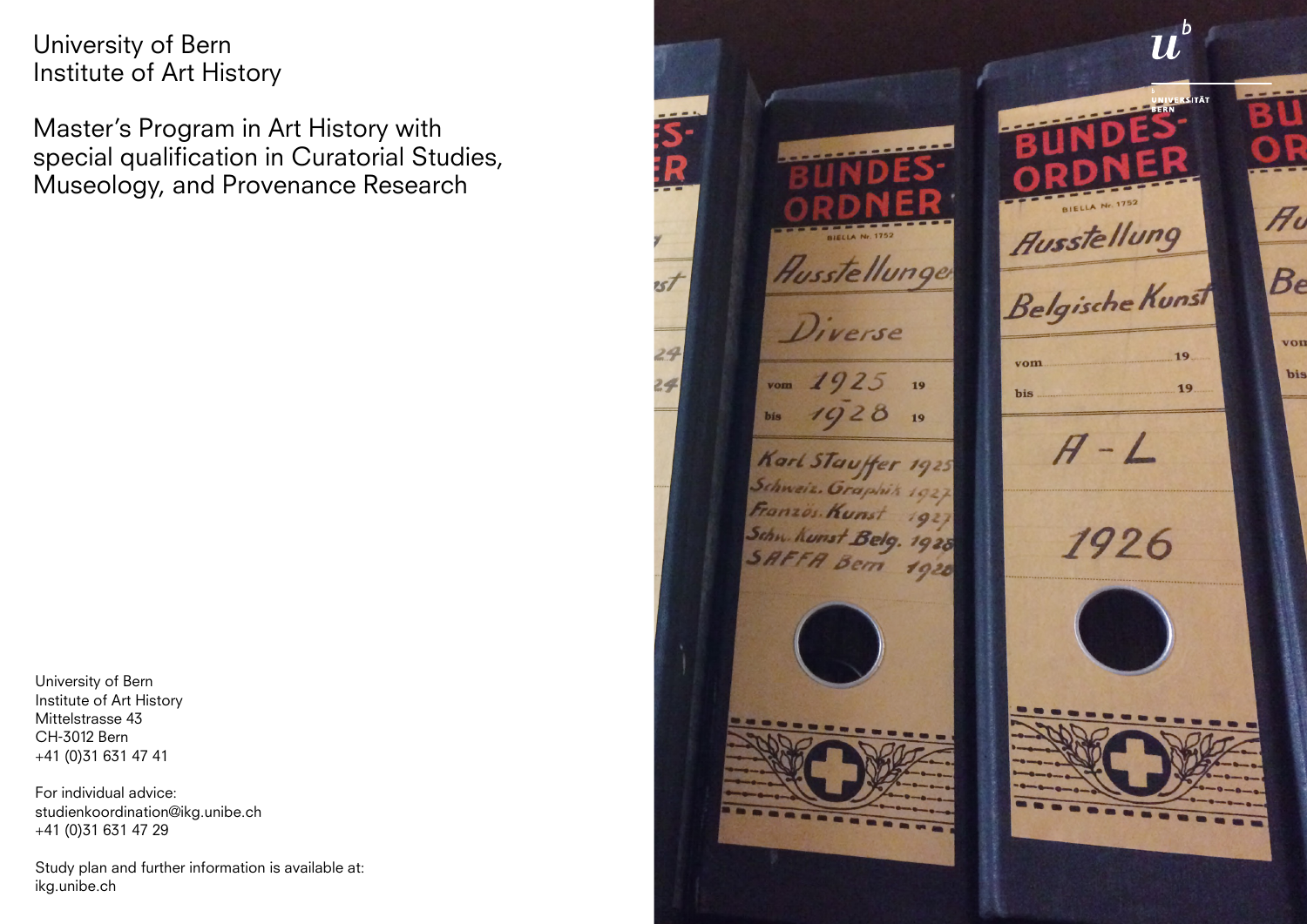The Monomaster study program "Art History with Curatorial Studies, Museology, and Provenance Research" is unique in Switzerland and offers students the opportunity to combine the classic Master's program in Art History  $\rightarrow$  Major, 90 ECTS with the two practical application areas "Provenance Research" and "Curatorial Studies"  $\rightarrow$  Minor, 30+30 ECTS. In addition to providing students with the fundamental tools of art history, the study program thereby also offers students the chance to gain core competencies in museology and provenance research for a future job in museums, galleries, and private or public collections. The Monomaster program's emphasis lies in combining academic training with questions that emerge in work experience in the field.

Alongside the traditional domains of museum work – collecting, research, exhibition, mediation, public relations, management –, students will further be introduced to the basic tenets and methodologies of provenance research. This training will partner students with researchers from the fields of art history, archaeology, social anthropology, history, and law studies. Courses take place at the Institute of Art History and cooperating partner departments. They cover periods from the Middle Ages to the present.

### **Details**

#### Diploma:

Master of Arts in Art History with special qualification in Curatorial Studies, Museology, and Provenance Research, University of Bern

Offer: Monomaster 120 ECTS Fully integrated into your studies with no additional tuition fees

Duration: 4 Semesters

Languages of instruction: German, English, French

Start: Autumn or spring semester

Prerequisite:

- $\rightarrow$ Bachelor's degree in Art History Major or Minor from a university with a total of at least 105 or 60 ECTS points
- Bachelor's degree from a university  $\rightarrow$ in another discipline, as long as specified additional requirements will be completed

## Course contents

Museology:

- Critical curating  $\rightarrow$
- Art handling
- Techniques for the promotion of culture
- Communication
- Art Education and Public Relations
- Social media in museums
- Restoration and Conservation  $\rightarrow$
- Collection strategies
- Target group management  $\rightarrow$

Provenance Research:

- The modern art market
- Switzerland as a center for art  $\rightarrow$ dealing
- Research of objects with unknown  $\rightarrow$ or problematic provenance
- $\rightarrow$  The history of art plundering and theft
- Legal aspects of the art market and trade in art objects
- Project management  $\rightarrow$
- Project oriented group work and collaboration
- $\rightarrow$  Legal anthropology and the restitution of art objects
- $\rightarrow$  The history of European collecting since the 16<sup>th</sup> century